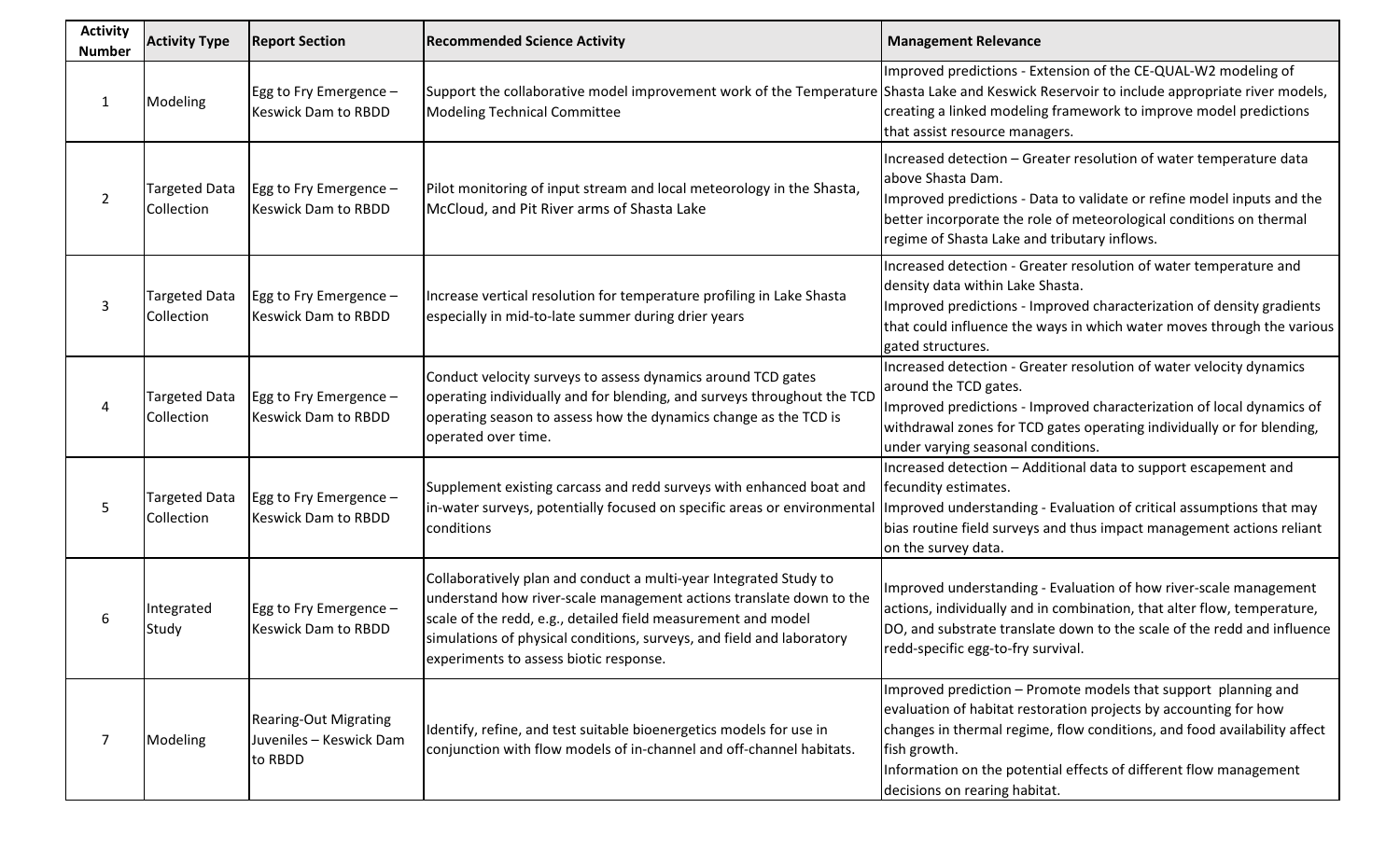| 8  | <b>Targeted Data</b><br>Collection | <b>Rearing-Out Migrating</b><br>Juveniles - Keswick Dam<br>to RBDD | Document the consequences of flow management, i.e., the magnitude<br>of minimum flows or the rate of flow decrease, on utilization of in-<br>stream rearing habitat (potentially expanding on stranding surveys and<br>restoration site surveys) including sampling as flows decline.                                                                                                                                                                             | Increased detection - Refined information on habitat use by juveniles.<br>Improved understanding - Potential identification of thresholds in<br>environment-use relationships to improve planning and design of<br>habitat restoration projects.                                                                 |
|----|------------------------------------|--------------------------------------------------------------------|-------------------------------------------------------------------------------------------------------------------------------------------------------------------------------------------------------------------------------------------------------------------------------------------------------------------------------------------------------------------------------------------------------------------------------------------------------------------|------------------------------------------------------------------------------------------------------------------------------------------------------------------------------------------------------------------------------------------------------------------------------------------------------------------|
| 9  | <b>Targeted Data</b><br>Collection | <b>Rearing-Out Migrating</b><br>Juveniles - Keswick Dam<br>to RBDD | Document the relative abundance and distribution of potential<br>predators in the river above RBDD and the types of in-channel habitats<br>with which they are associated with varying flows and environmental<br>conditions.                                                                                                                                                                                                                                     | Increased detection - Improved identification of the response of juvenile<br>passage to flow management, i.e., predation as a potential source of<br>non-temperature mortality.<br>Improved understanding - Support planning and implementation of<br>projects that seek to improve in-channel rearing habitats. |
| 10 | <b>Targeted Data</b><br>Collection | <b>Rearing-Out Migrating</b><br>Juveniles - Keswick Dam<br>to RBDD | Assess the role of pathogens and disease through targeted sampling of<br>intestinal tract samples from carcasses, and evaluation of how changes<br>in flow conditions could disrupt polychaete habitat.                                                                                                                                                                                                                                                           | Increased detection - Increased appreciation of the conditions under<br>which pathogens and disease may influence the effectiveness of<br>management actions.                                                                                                                                                    |
| 11 | Analysis                           | <b>Rearing-Out Migrating</b><br>Juveniles - Keswick Dam<br>to RBDD | Plan, support, and implement a structured approach for efficiency tests<br>at RBDD RST across run/size, flow conditions, etc.                                                                                                                                                                                                                                                                                                                                     | Increased detection - Increased confidence in egg-to-fry survival<br>estimates.<br>Improved understanding - Evaluation of critical assumptions that may<br>bias routine field surveys and thus impact management actions reliant<br>on the survey data.                                                          |
| 12 | Analysis                           | <b>Rearing-Out Migrating</b><br>Juveniles - Keswick Dam<br>to RBDD | Analyze existing RBDD juvenile monitoring data to assess the<br>relationship between flow and environmental conditions and fish<br>passage.                                                                                                                                                                                                                                                                                                                       | Improved understanding - Validate current approaches to imputing data<br>when conditions prevent RST operation.                                                                                                                                                                                                  |
| 13 | Analysis                           | <b>Rearing-Out Migrating</b><br>Juveniles - Keswick Dam<br>to RBDD | Continue exploration of parentage-based tag methods (PBT) to provide<br>information on the reproductive success of individual spawners.                                                                                                                                                                                                                                                                                                                           | Improved understanding - Evaluation of how management actions that<br>influence spawn timing, location, and origin (hatchery or wild) affect<br>reproductive success.<br>Improved predictions - Potential refinement of egg-to-fry survival<br>estimates.                                                        |
| 14 | <b>Focused Study</b>               | <b>Rearing-Out Migrating</b><br>Juveniles - Keswick Dam<br>to RBDD | Plan and conduct a focused study to understand predator distribution<br>and predation in different environments of the river under varying flows<br>and seasonal temperature condition potentially including gut analysis of limproved understanding - Evaluation of when and where predation<br>predators, predation activity, and tracking predator movements with<br>changing environmental conditions, including those associated with<br>management actions. | mortality of salmonids can impact the success of management actions.                                                                                                                                                                                                                                             |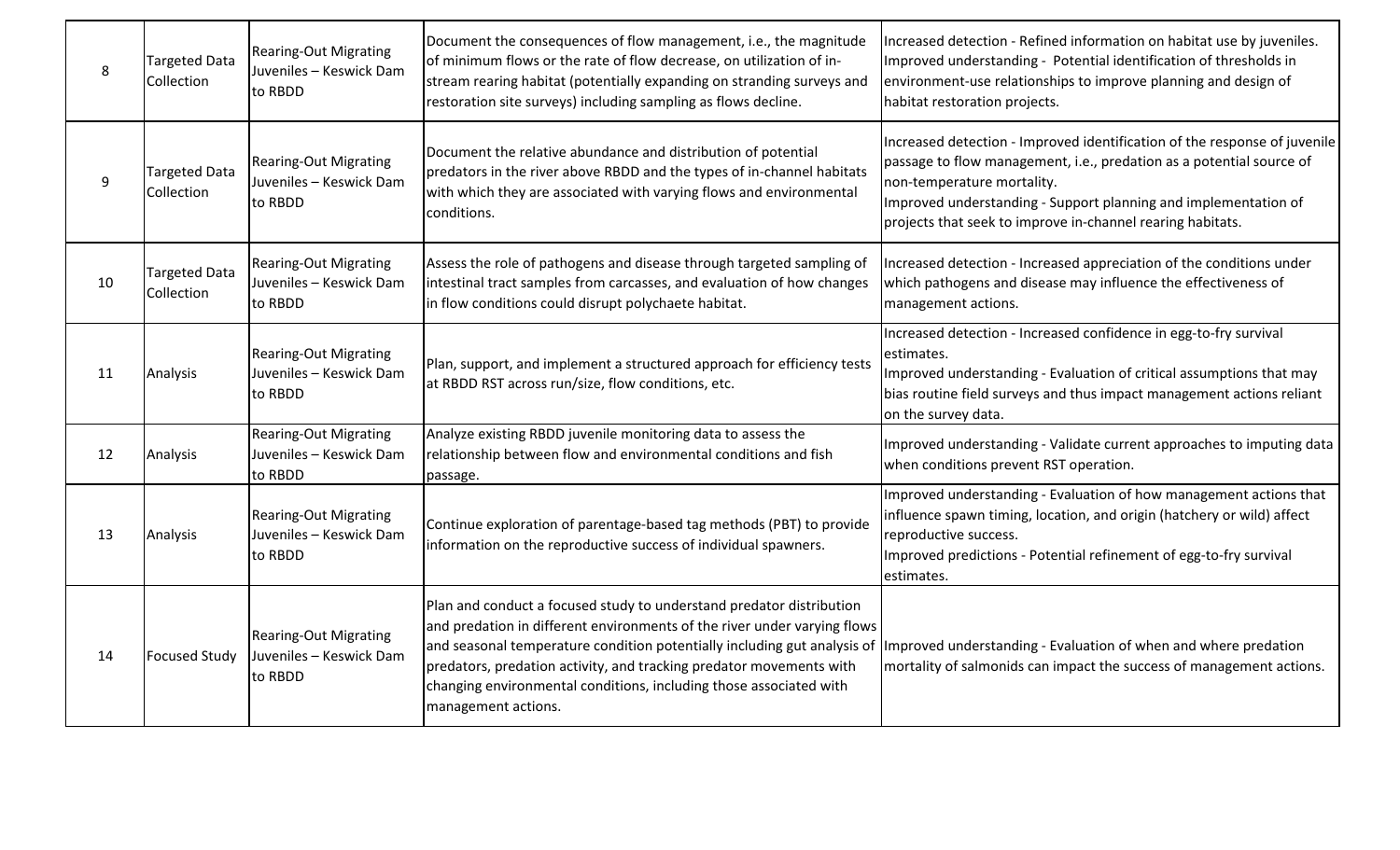| 15 | Integrated<br>Study         | <b>Rearing-Out Migrating</b><br>Juveniles - Keswick Dam<br>to RBDD  | Collaboratively plan and conduct a multi-year Integrated Study to<br>understand how managed flows interact with existing and newly<br>restored habitat features to benefit rearing fry, including detailed field<br>measurement and model simulations of physical conditions, and surveys<br>of habitat utilization by fry and potential predators, growth rates (non-<br>listed species), and prevalence and potential infection rates for C.<br>shasta. | Improved understanding – Assessment of factors influencing fry growth<br>and predation, and the role of physical stream conditions including<br>those influenced by flow management.<br>Improved prediction – Incorporate understanding of factors into the<br>planning and design of habitat restoration management actions. |
|----|-----------------------------|---------------------------------------------------------------------|-----------------------------------------------------------------------------------------------------------------------------------------------------------------------------------------------------------------------------------------------------------------------------------------------------------------------------------------------------------------------------------------------------------------------------------------------------------|-------------------------------------------------------------------------------------------------------------------------------------------------------------------------------------------------------------------------------------------------------------------------------------------------------------------------------|
| 16 | Modeling                    | <b>Rearing-Out Migrating</b>                                        | Identify, refine, and test suitable bioenergetics models for use in<br>Juveniles - RBDD to Verona conjunction with flow models of in-channel and floodplain habitats.                                                                                                                                                                                                                                                                                     | Improved prediction - Improved planning and evaluation of habitat<br>restoration and flow management actions by allowing planning and<br>design to better account for how changes in thermal regime, flow<br>conditions, and food availability affect fish growth.                                                            |
| 17 | Modeling                    | <b>Rearing-Out Migrating</b>                                        | Foster communication and information sharing to support the ongoing<br>development of the Spring-run LCM.<br>Identify additional data or research needed to appropriately reflect the<br>Juveniles - RBDD to Verona role of the mainstem Sacramento River conditions and management<br>actions in the model, such that it could eventually be used to assess<br>tradeoffs and support SDM.                                                                | Improved prediction - Ensure that the Spring-run LCM appropriately<br>reflects the role of management actions that change conditions in the<br>mainstem Sacramento and thus support future management decision<br>making.                                                                                                     |
| 18 | Analysis                    | <b>Rearing-Out Migrating</b>                                        | Convene an expert group to evaluate the need for additional juvenile<br>passage monitoring locations on the mainstem Sacramento River in<br>Juveniles - RBDD to Verona relation to other potential approaches, e.g., additional measurement of<br>survival, modeling.                                                                                                                                                                                     | Increased detection - Data to provide an overall assessment of how<br>ambient conditions and management actions in the Sacramento<br>influence outmigration (including passage through Sutter Bypass).<br>Improved prediction - Support for refined JPE estimates.                                                            |
| 19 | Targeted Data<br>Collection | <b>Rearing-Out Migrating</b><br>Juveniles - RBDD to Verona          | Strategically plan and conduct boat-based surveys of predators to<br>identify how predator abundance and distribution changes through<br>different reaches of the river.                                                                                                                                                                                                                                                                                  | Increased detection - Provide greater resolution of river reach-specific<br>predator densities.<br>Improved understanding - Support for planning and implementation of<br>projects that seek to improve in-channel rearing habitats                                                                                           |
| 20 | Collection                  | Targeted Data   Rearing-Out Migrating<br>Juveniles - RBDD to Verona | Strategically plan and conduct data collection campaigns to identify<br>patterns of abundance of drift insects and zooplankton in association<br>with habitat features such as side channels, bars, bank slopes, etc.<br>Consider extending data collection to floodplains during periods of<br>inundation.                                                                                                                                               | Increased detection - Improved background data for planning<br>restoration projects. Specifically, baseline data for future examination of<br>the effects of management actions that seek to increase food resources<br>for salmonids.                                                                                        |
| 21 | Targeted Data<br>Collection | <b>Rearing-Out Migrating</b>                                        | Conduct a series of paired releases of tagged hatchery fish into the<br>Sutter Bypass during flooding and the adjacent Sacramento River, to<br>Juveniles - RBDD to Verona detect whether passage through the Sutter Bypass increases survival<br>for outmigrating juvenile salmonids                                                                                                                                                                      | Increased detection - Documentation of the potential benefits of<br>floodplain passage on survival or outmitgrating fish.                                                                                                                                                                                                     |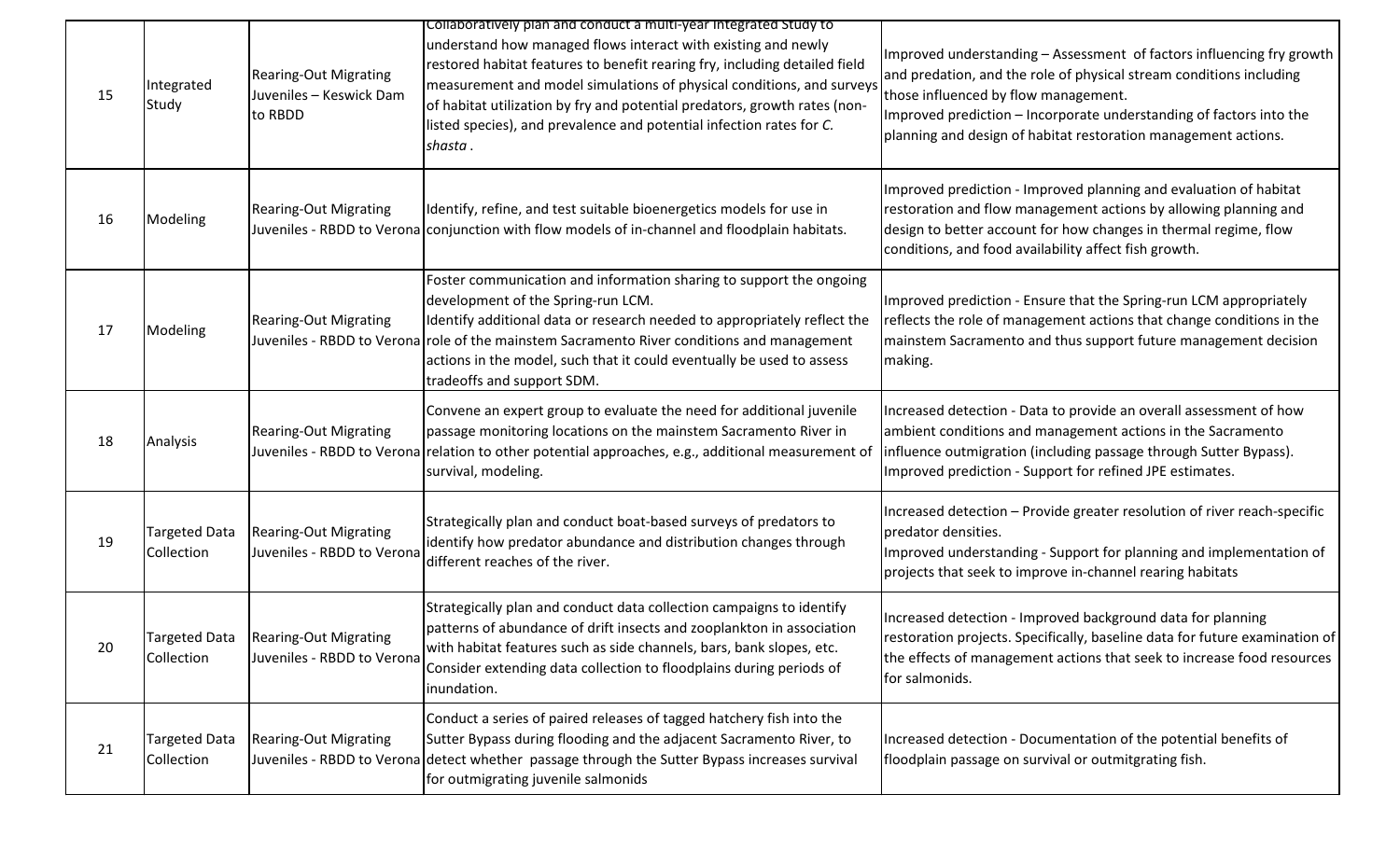| 22 | <b>Focused Study</b>               | <b>Rearing-Out Migrating</b><br>Juveniles - RBDD to Verona | Support science to understand the effects of the spring pulse flow<br>action including during drier conditions than those identified in the<br><b>Biological Opinion.</b>                                                                                                                                                                                                                                                        | Improved understanding - Evaluate the effects of the new management<br>action under varying water year conditions, thus supporting evaluation<br>of tradeoffs among water management benefits and impacts for<br>different runs of salmon.                                                                                                                                                                              |
|----|------------------------------------|------------------------------------------------------------|----------------------------------------------------------------------------------------------------------------------------------------------------------------------------------------------------------------------------------------------------------------------------------------------------------------------------------------------------------------------------------------------------------------------------------|-------------------------------------------------------------------------------------------------------------------------------------------------------------------------------------------------------------------------------------------------------------------------------------------------------------------------------------------------------------------------------------------------------------------------|
| 23 | <b>Focused Study</b>               | <b>Rearing-Out Migrating</b><br>Juveniles - RBDD to Verona | Plan and conduct coordinated field sampling to identify patterns of<br>habitat use within the mainstem Sacramento, including the broader<br>meandering reaches above Colusa and the leveed reaches above<br>Knight's Landing, and assessment of predation potential and prey<br>availability                                                                                                                                     | Improved understanding - Support for bioenergetics modeling for<br>planning and design of habitat restoration and flow management<br>actions.<br>Improved prediction - Provision of information to apply/refine decision<br>support tools, e.g., use of IBMs, refinement of transitions in LCMs.                                                                                                                        |
| 24 | <b>Focused Study</b>               | Rearing-Out Migrating                                      | Plan and conduct experimental studies of the effects of actively-<br>managed agricultural floodplain utilization on outmigrating salmonids<br>including potential for avian predation, channelized and managed<br>Juveniles - RBDD to Verona floodplain-mainstem egress on subsequent predation, and tradeoffs<br>between enhanced growth and delays in outmigration associated with<br>extended durations of floodplain access. | Increased detection - Focused monitoring of juvenile salmonid<br>utilization of actively-managed agricultural floodplain.<br>Improved understanding - Identification of the potential benefits and<br>risks to salmonids of actively managed access to/use of agricultural<br>floodplains.                                                                                                                              |
| 25 | Integrated<br>Study                | <b>Rearing-Out Migrating</b><br>Juveniles - RBDD to Verona | Collaboratively plan and conduct a multi-year Integrated Study to<br>understand how variations in passive inundation of the Sutter Bypass<br>influences the benefits gained, including model simulations of habitat<br>quality, surveys of habitat utilization and potential for predation and<br>disease, juvenile growth rates, and data to support improved modeling<br>of habitat quality.                                   | Increased detection - Focused monitoring of juvenile salmonid<br>utilization of passively inundated floodplains. Increased understanding<br>of the Increased understanding - Evaluation of the benefits and risks of<br>passive access to floodplain habitats to juvenile salmon.<br>Improved prediction - Information to support the refinement of<br>predictive tools for supporting floodplain management decisions. |
| 26 | Targeted Data<br>Collection        | System-Level Assessment                                    | Ensure routine collection of genetic markers for anadromy in Steelhead                                                                                                                                                                                                                                                                                                                                                           | Increased detection - Identification and collection of genetic markers<br>for anadromy in Steelhead.<br>Improved understanding - Consideration of the effects of management<br>actions on anadromous vs. resident Steelhead.                                                                                                                                                                                            |
| 27 | <b>Targeted Data</b><br>Collection | System-Level Assessment                                    | Ensure routine collection of otoliths (or scales for Steelhead) for<br>assessment of habitat utilization.                                                                                                                                                                                                                                                                                                                        | Increased detection - Collection of samples/data to support assessment<br>of habitat utilization using otoliths (or scales for Steelhead).<br>Improved understanding - Quantification of survival and relative<br>contributions of different rearing strategies.                                                                                                                                                        |
| 28 | <b>Targeted Data</b><br>Collection | System-Level Assessment                                    | Ensure routine collection of data needed to assess the effects of<br>pathogens.                                                                                                                                                                                                                                                                                                                                                  | Increased detection - Collection of samples/data to support assessment<br>of the effects of pathogens.<br>Improved understanding - Establish the role of disease influencing<br>salmonid populations.                                                                                                                                                                                                                   |
| 29 | Synthesis                          | System-Level Assessment                                    | Routinely develop summary brood year assessments                                                                                                                                                                                                                                                                                                                                                                                 | Improved understanding - Ongoing transparent appraisal of species<br>response to ambient conditions and management actions.                                                                                                                                                                                                                                                                                             |